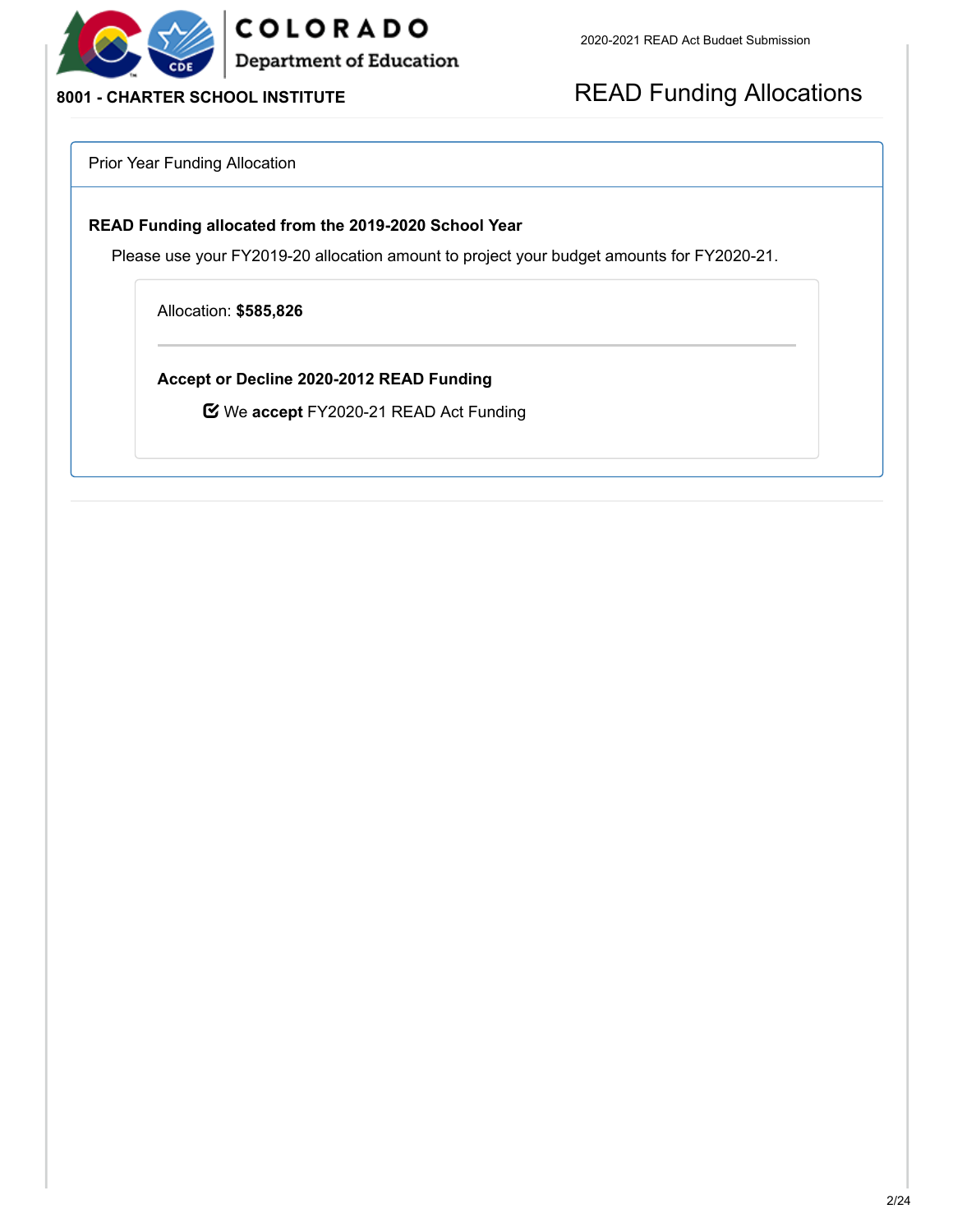## LEP Budget Explanation

**Instructions:** Select the ways in which you plan to use READ Act funds in the upcoming budget year. In order to submit your budget, all assurances must be reviewed and agreed upon, and all boxes must be checked.

In using the per-pupil intervention money distributed pursuant to the READ Act, each LEP shall ensure that some type of intervention, as described in the allowable activities below, is available to each student who is identified as having a significant reading deficiency (SRD) and who is enrolled in kindergarten through third grade in a school operated by the LEP.

Questions and Assurances

**READ Act funds will be used to operate a Summer School Literacy Program**

 $\boldsymbol{\heartsuit}$  The summer school literacy program services only students enrolled in K-3 who have an SRD or students below grade level if space is available

 $\boldsymbol{\Xi}$  The summer school literacy program will use scientifically based or evidence based instructional programming in reading that:

- Has been proven to accelerate student reading progress and:
- Provides explicit and systematic skill development in phonemic awareness, phonics, vocabulary development, reading fluency including oral skills, and reading comprehension and;
- Includes scientifically based and reliable assessments and;
- Provides initial and ongoing analysis of student progress in attaining reading competency

### **READ Act funds will be used to purchase a core reading instructional program that is included on the Advisory List of instructional programming in reading**

 $\mathbf C$  READ Act funds will be used to purchase a supplemental instructional program that is included on the Advisory List of instructional programming in reading

### **READ Act funds will be used to purchase tutoring services focused on increasing students' foundational reading skills**

 $\boldsymbol{\heartsuit}$  The tutoring service is focused on increasing students' foundational reading skills of phonemic awareness, phonics, vocabulary development, reading fluency including oral skills, and reading comprehension for students who receive instructional services pursuant to READ plans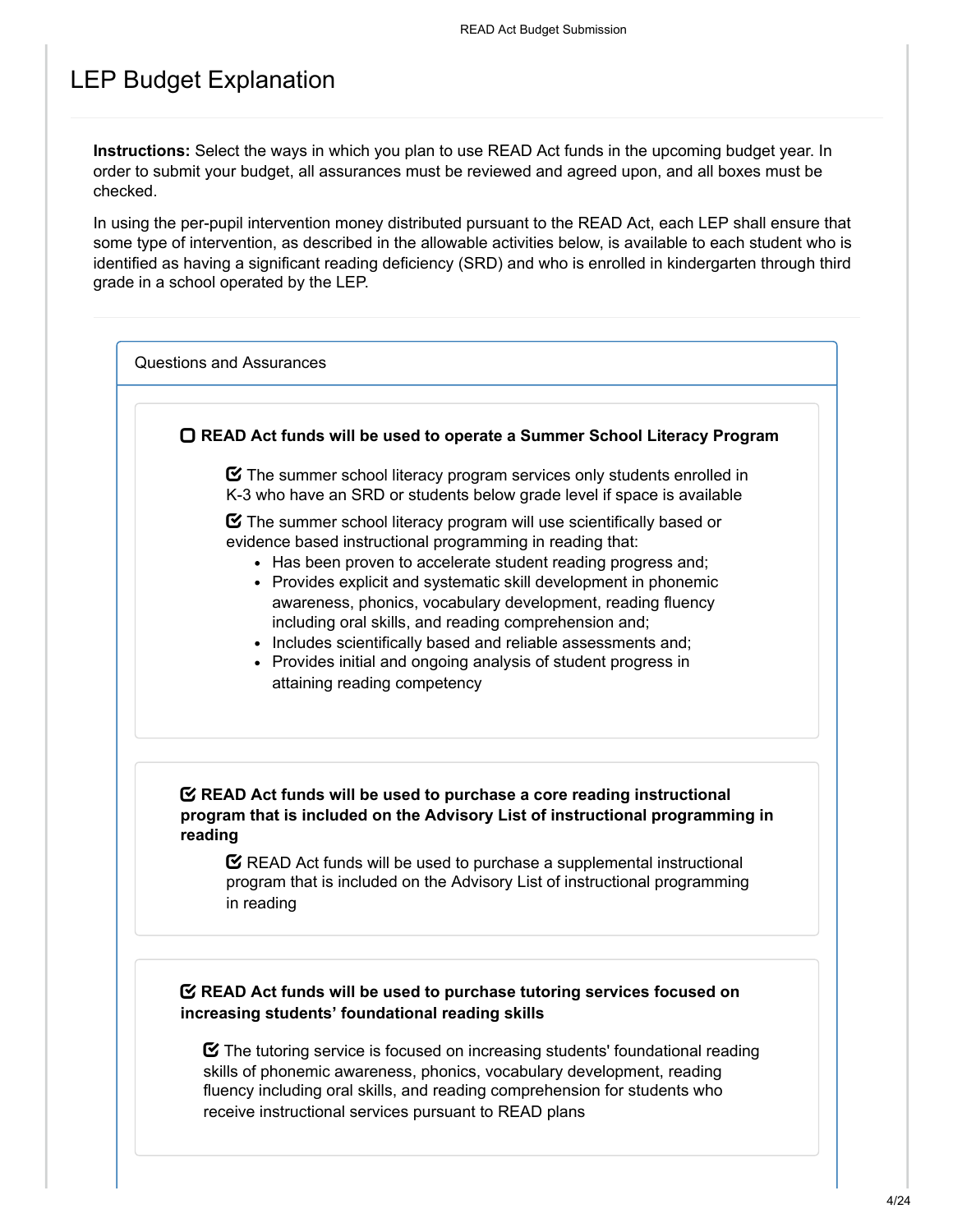**READ Act funds will be used to purchase from a BOCES the services of a reading specialist or reading interventionist who is trained in the science of reading and in teaching the foundational reading skills**

**READ Act funds will be used to provide other targeted, evidence-based or scientifically based intervention services to students who are receiving instructional services, which services are approved by the department**

 $\mathbf C$  READ funds will be used to hire a reading interventionist to provide services which are approved by the department

**READ Act funds will be used to provide technology, including software, which is included on the Advisory List of instructional programming in reading and supporting technologies which may include providing professional development in the effective use of the technology or software**

**READ Act funds will be used to provide professional development programming to support educators in teaching reading. Professional development programming may include hiring a reading coach who is trained in teaching the foundational reading skills to provide job-embedded, ongoing professional development**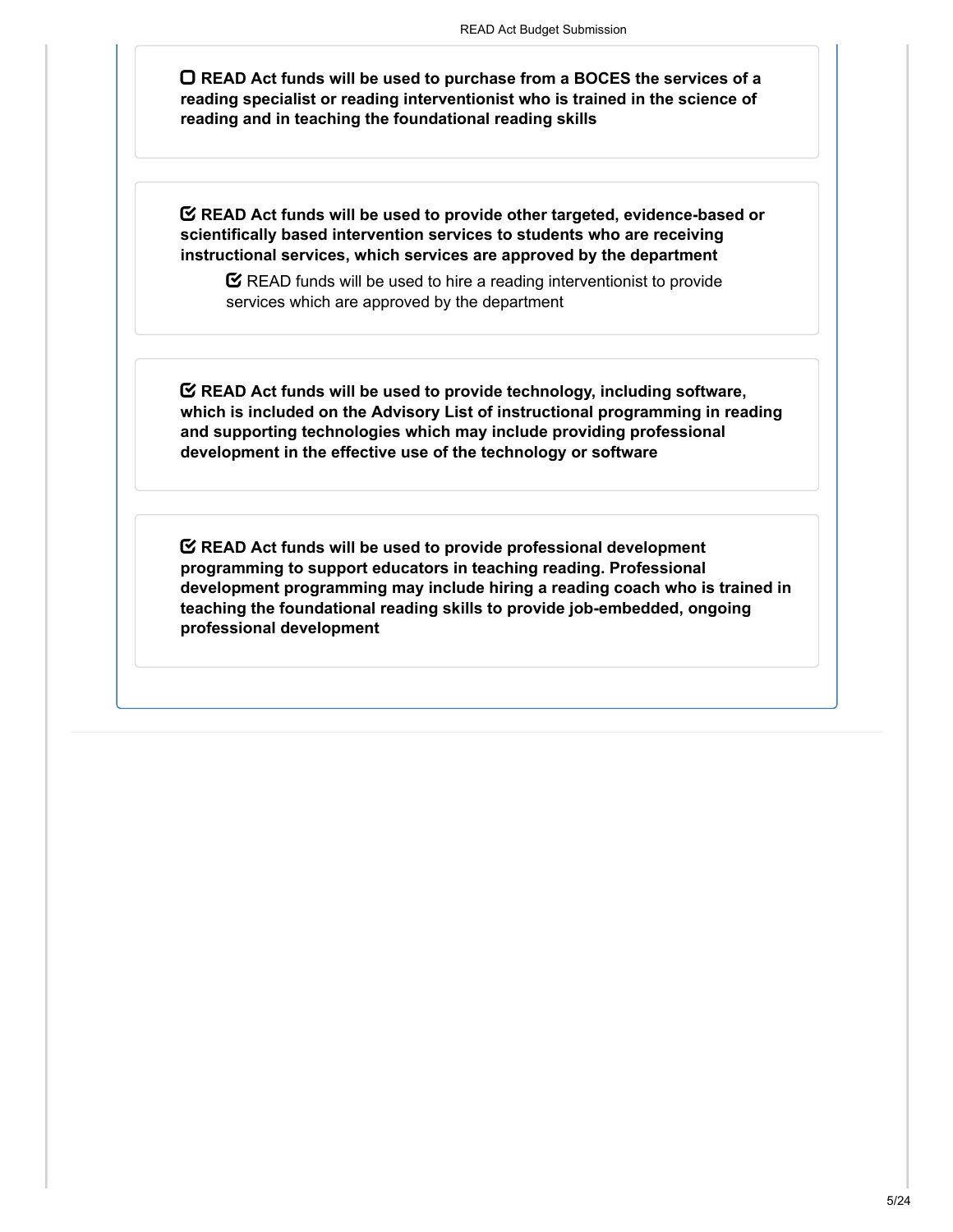## LEP Budget Narrative

**Instructions**: Provide a brief description (no more than 700 words) that addresses each of the questions below. These questions must be completed for any LEP receiving READ Act funds before funds are released.

Implementing Allowable Activities

**Explain how your LEP plans to implement each selected allowable activity. Please ensure that each allowable activity listed aligns with the allowable use(s) of funds as required by statute and matches the allowable use(s) listed in your LEP budget explanation.**

CSI authorizes 25 schools receiving READ Funds. Each school has submitted detailed descriptions of the allowable uses READ funds will be allocated for. These fall into several categories: 1) Purchasing research-based intervention materials and/or core programming materials (list to follow), 2) reading intervention support for SRD students, and 3) technology purchase to monitor student progress. The materials/programs schools will purchase include: Orton-Gillingham, SIPPS, Wilson Reading, Heggerty, 95% Group, BLAST, and CKLA. Several schools identified that they will use a "targeted, research-based intervention program", but have not yet selected a program. CSI will monitor the selection and implementation of these activities via the UIP. All CSI schools receiving READ Funds are required to include their programming and implementation plan in the annual UIP.

Outcomes and Goals

**What are your LEP's expected outcomes and goals in the upcoming budget year from implementing your selected allowable activity(ies)?**

CSI will monitor the outcomes and goals through each school's UIP. Schools are required to include data and targets specific to K-3 SRD students in their annual UIP.

Potential Barriers

**What are potential barriers in reaching your expected outcomes and goals? How do you plan to address and/or overcome these barriers?**

CSI will monitor the implementation plan through each school's UIP. Schools are required to include data, action steps, and targets specific to K-3 SRD students in their annual UIP.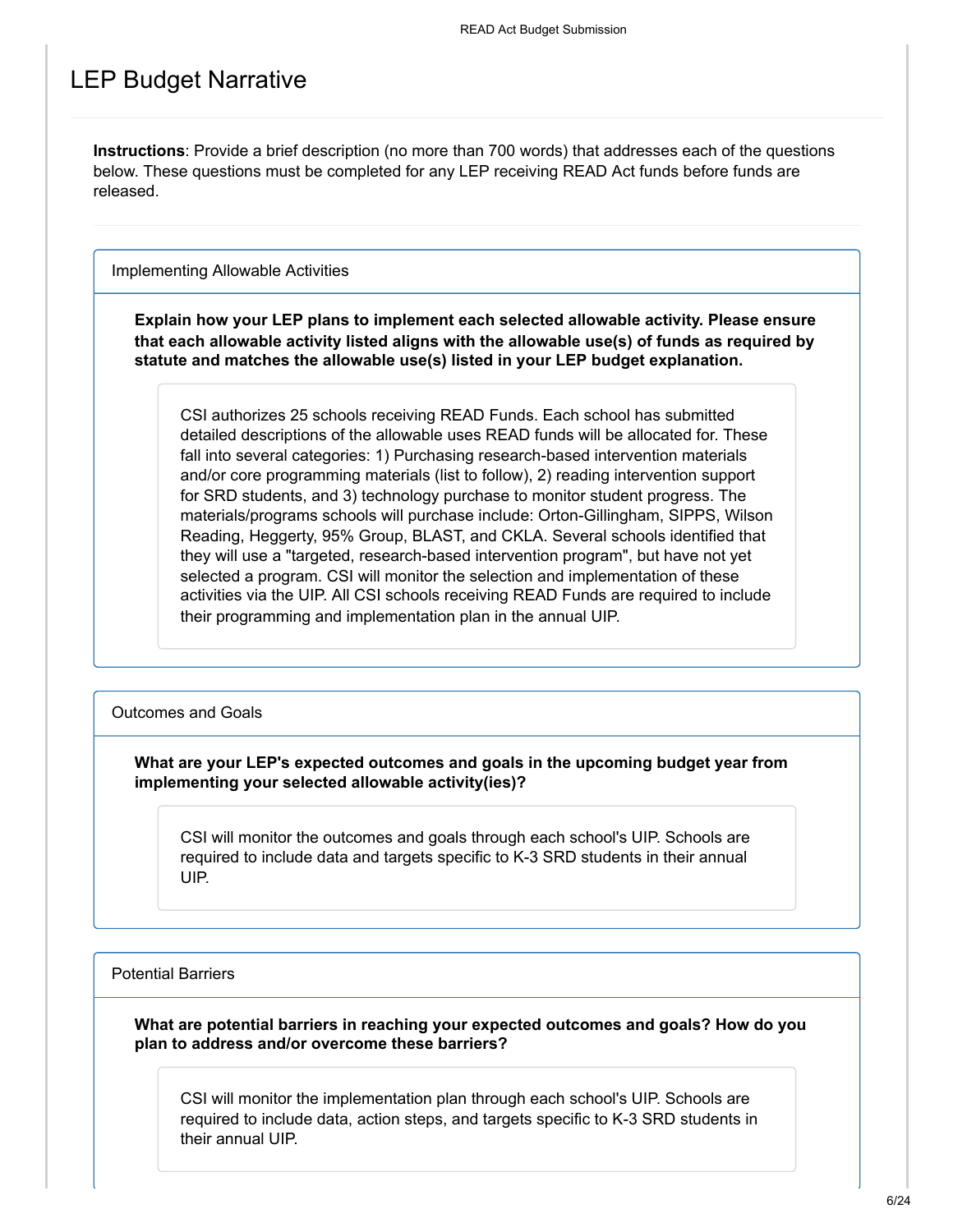# Budget Details

### Budget Request

For each allowable activity in the budget:

- Select each allowable activity your LEP plans to use READ Act funds for in the upcoming budget year. Ensure that each allowable activity is aligned with the allowable uses of READ funds as required in statute.
- Select each of the instructional program(s) from the drop down list provided that your LEP plans to use in the upcoming budget year. If an instructional program is not listed, please provide the name of the instructional program(s) in the "other" box
- Input the amount requested, the associated program and object codes, and fiscal year. Input the salary position and FTE amount, if applicable.
- Ensure that budgeted costs are clearly tied to the allowable activity and are calculated with detail in the "description of activity" field.

| ID<br>Ref | Allowable<br><b>Activity</b> | Instructional<br>Program | Program<br>Code                             | Object<br>Code                      | <b>Salary</b><br><b>Position</b> | <b>FTE</b> | <b>Description of</b><br><b>Activity</b>                                                                                                                                      | <b>Requested</b><br><b>Amount</b> |
|-----------|------------------------------|--------------------------|---------------------------------------------|-------------------------------------|----------------------------------|------------|-------------------------------------------------------------------------------------------------------------------------------------------------------------------------------|-----------------------------------|
| 3995      | Core<br>Reading              |                          | Instructional<br>Program<br>$(0010 - 2000)$ | 0100<br><b>Salaries</b>             | 222 Reading<br>Interventionist   | 1.00       | Academy of Arts and<br>Knowledge - Provide<br>other targeted,<br>evidence-based<br>intervention through<br><b>BURST</b>                                                       | \$13,460.03                       |
| 3997      | Core<br>Reading              |                          | Instructional<br>Program<br>$(0010 - 2000)$ | 0100<br><b>Salaries</b>             | 222 Reading<br>Interventionist   | 0.20       | Coperni 2 - TFS<br>Coperni 2 teacher,<br>Kristina Kuyper, will<br>provide targeted,<br>evidence-based or<br>scientifically-based<br>intervention services<br>approved by CDE. | \$11,653.27                       |
| 3998      | Core<br>Reading              |                          | Instructional<br>Program<br>$(0010 - 2000)$ | 0200<br>Employee<br><b>Benefits</b> | 222 Reading<br>Interventionist   | 0.00       | Coperni 2 teacher,<br>Kristina Kuyper, will<br>provide targeted,<br>evidence-based or<br>scientifically-based<br>intervention services<br>approved by CDE.                    | \$3,729.62                        |
| 3999      | Core<br>Reading              |                          | Instructional<br>Program<br>$(0010 - 2000)$ | 0100<br><b>Salaries</b>             | 222 Reading<br>Interventionist   | 0.10       | Coperni 3 teacher,<br>Michelle Gurule, will<br>provide targeted,<br>evidence-based or<br>scientifically-based<br>intervention services<br>approved by CDE.                    | \$7,060.29                        |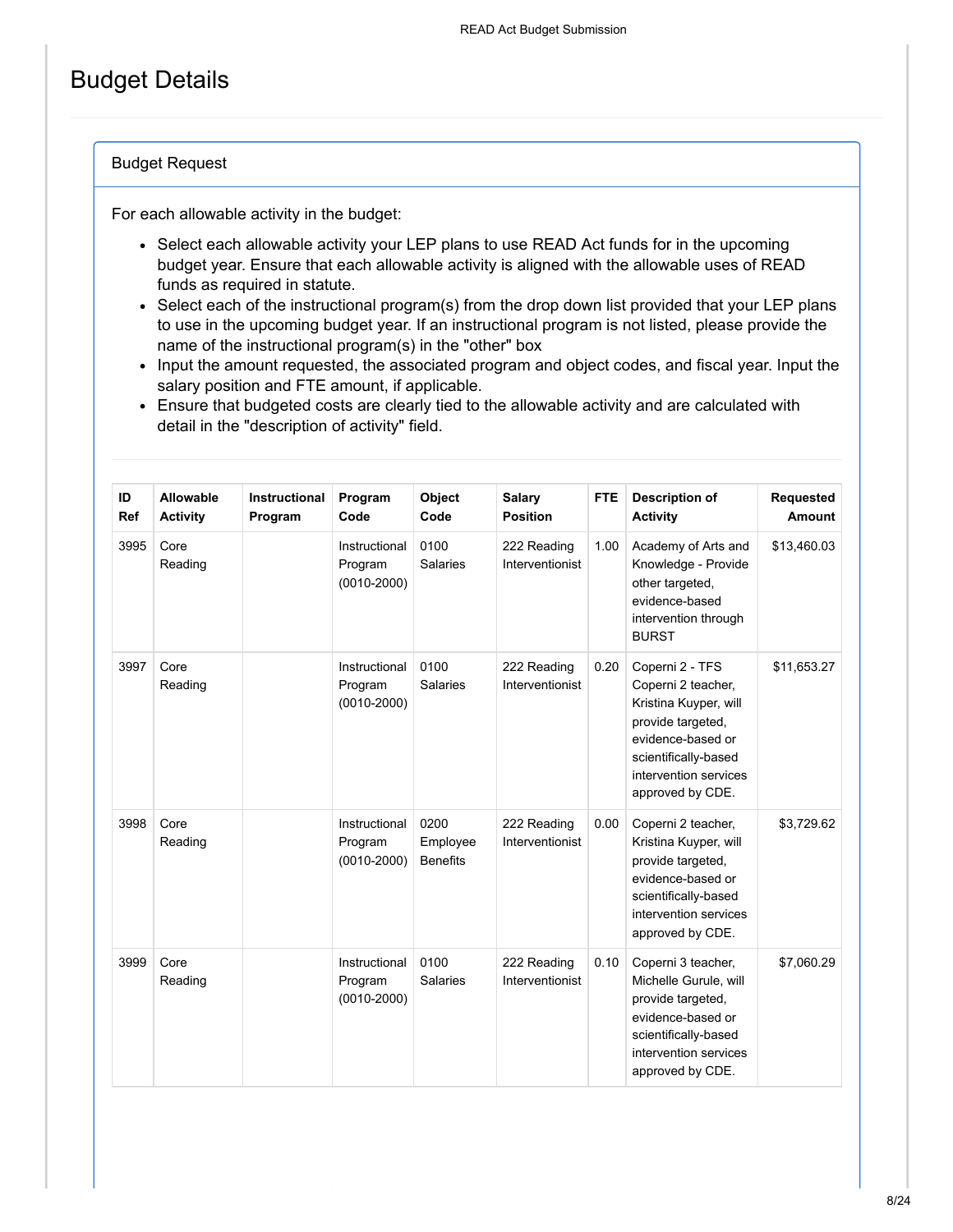| 4000 | Core<br>Reading | Instructional<br>Program<br>$(0010 - 2000)$ | 0200<br>Employee<br><b>Benefits</b> | 222 Reading<br>Interventionist | 0.00 | Coperni 3 teacher,<br>Michelle Gurule, will<br>provide targeted,<br>evidence-based or<br>scientifically-based<br>intervention services<br>approved by CDE.                                                                                                                                                                                                                                                                                                                                                                                                                                                                                                       | \$2,554.00  |
|------|-----------------|---------------------------------------------|-------------------------------------|--------------------------------|------|------------------------------------------------------------------------------------------------------------------------------------------------------------------------------------------------------------------------------------------------------------------------------------------------------------------------------------------------------------------------------------------------------------------------------------------------------------------------------------------------------------------------------------------------------------------------------------------------------------------------------------------------------------------|-------------|
| 4001 | Core<br>Reading | Instructional<br>Program<br>$(0010 - 2000)$ | 0100<br>Salaries                    | 222 Reading<br>Interventionist | 2.00 | Caprock Academy -<br>Provide targeted,<br>evidence-based or<br>scientifically based<br>intervention services<br>to students which<br>utilize one fulltime<br>dedicated Teacher<br>and one Educational<br>Asistant as reading<br>interventionist.<br>Instruction given to<br><b>READ</b> identified<br>individual students<br>for reading level<br>improvement.                                                                                                                                                                                                                                                                                                   | \$30,765.77 |
| 4002 | Core<br>Reading | Instructional<br>Program<br>$(0010 - 2000)$ | 0100<br><b>Salaries</b>             | 222 Reading<br>Interventionist | 1.00 | Colorado<br>International<br>Language Academy<br>- Full-time reading<br>interventionist for<br>grades 1-3. This<br>person organizes the<br><b>DIBELS</b> assessment<br>of all first through<br>third grade students<br>and analyzes the<br>results. The person<br>in this position<br>organizes the<br>development of<br>appropriate groups<br>to address specific<br>reading deficiencies<br>using evdience<br>based instructional<br>practices to support<br>reading growth. This<br>person also<br>coordinates regular<br>progress monitoring<br>of all students<br>involved in reading<br>intervention and<br>supports teachers to<br>develop READ<br>plans. | \$17,871.24 |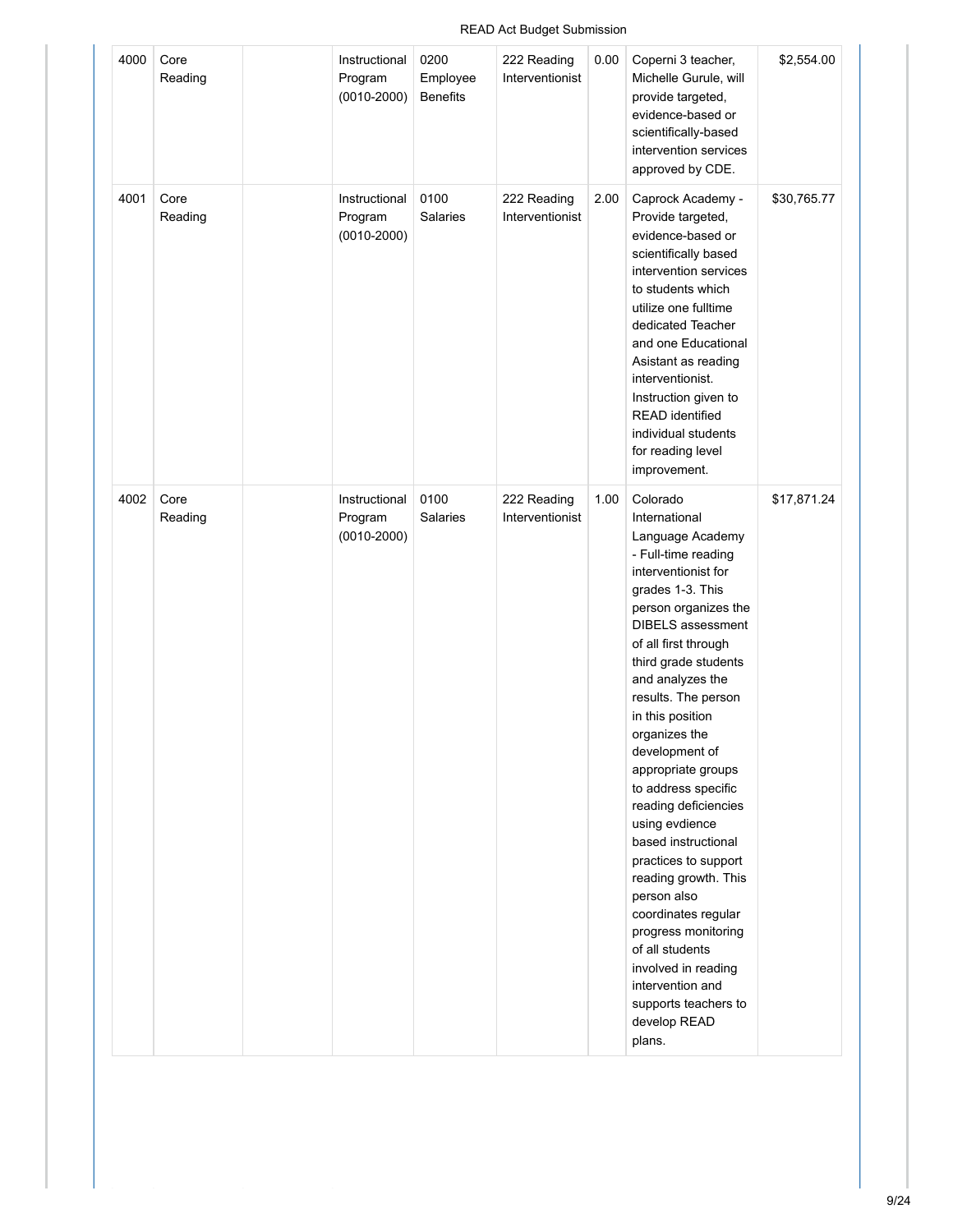| 4003 | Tutoring<br>Services        | Instructional<br>Program<br>$(0010 - 2000)$                                      | 0100<br><b>Salaries</b>             | 222 Reading<br>Interventionist | 0.50 | Community<br>Leadership Academy<br>$-5$ FTE T.O.S.A.<br>interventionist to<br>provide daily<br>interventions<br>(evidence-based via<br>DIBELS and<br>BURST) for students<br>in grades K-3<br>identified SRD or<br>"monitored" SRD in<br>accordance with<br>individual READ<br>Plans. | \$13,800.00 |
|------|-----------------------------|----------------------------------------------------------------------------------|-------------------------------------|--------------------------------|------|--------------------------------------------------------------------------------------------------------------------------------------------------------------------------------------------------------------------------------------------------------------------------------------|-------------|
| 4004 | Tutoring<br><b>Services</b> | Instructional<br>Program<br>$(0010 - 2000)$                                      | 0200<br>Employee<br><b>Benefits</b> | 222 Reading<br>Interventionist | 0.00 | Community<br>Leadership Academy<br>$-5$ FTE T.O.S.A.<br>interventionist to<br>provide daily<br>interventions<br>(evidence-based via<br>DIBELS and<br>BURST) for students<br>in grades K-3<br>identified SRD or<br>"monitored" SRD in<br>accordance with<br>individual READ<br>Plans. | \$6,100.00  |
| 4005 | PD<br>Programming           | Support<br>Program<br>(2100,<br>2200, 2600,<br>2700, 2800,<br>2900, and<br>3300) | 0100<br>Salaries                    | 218<br>Instructional<br>Coach  | 0.10 | Community<br>Leadership Academy<br>- .10 FTE trained<br>reading coach:<br>provide monthly<br>grade-specific job-<br>embedded ongoing<br>professional<br>development to K-3<br>teachers to increase<br>competence in<br>teaching reading                                              | \$4,924.32  |
| 4006 | PD<br>Programming           | Support<br>Program<br>(2100,<br>2200, 2600,<br>2700, 2800,<br>2900, and<br>3300) | 0200<br>Employee<br><b>Benefits</b> | 218<br>Instructional<br>Coach  | 0.00 | Community<br>Leadership Academy<br>- .10 FTE trained<br>reading coach:<br>provide monthly<br>grade-specific job-<br>embedded ongoing<br>professional<br>development to K-3<br>teachers to increase<br>competence in<br>teaching reading                                              | \$1,677.64  |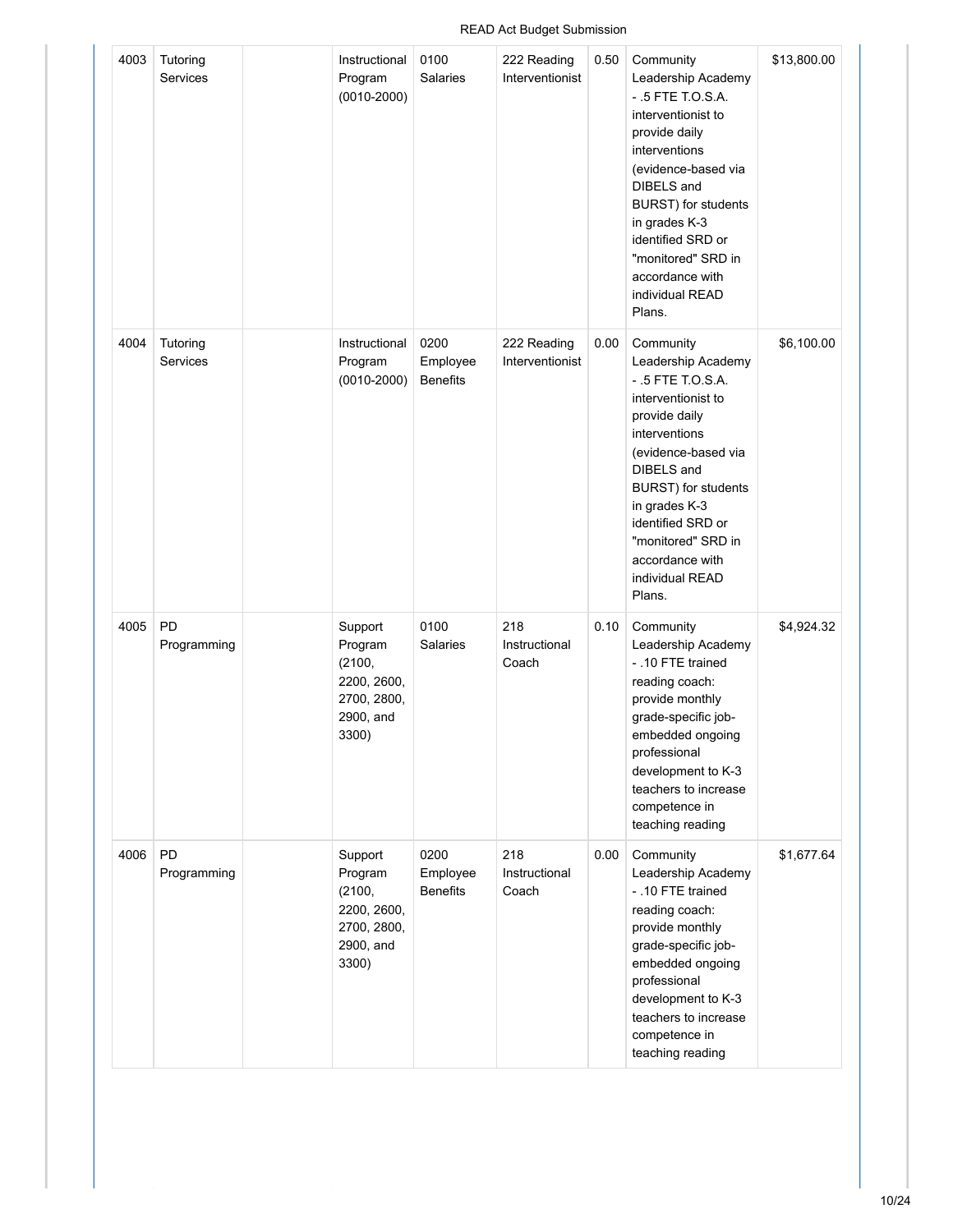| 4007 | Core<br>Reading | Instructional<br>Program<br>$(0010 - 2000)$                                      | 0100<br>Salaries                    | 222 Reading<br>Interventionist                | 0.67 | Colorado Springs<br>Charter Academy -<br>We have a reading<br>interventionist who is<br>trained in<br>scientifically and<br>evidence-based<br>practices in reading<br>who works with<br>students in small<br>groups or one on<br>one each week.                                                                                                                                                                                                                                                                                                                                         | \$17,341.46 |
|------|-----------------|----------------------------------------------------------------------------------|-------------------------------------|-----------------------------------------------|------|-----------------------------------------------------------------------------------------------------------------------------------------------------------------------------------------------------------------------------------------------------------------------------------------------------------------------------------------------------------------------------------------------------------------------------------------------------------------------------------------------------------------------------------------------------------------------------------------|-------------|
| 4008 | Core<br>Reading | Instructional<br>Program<br>$(0010 - 2000)$                                      | 0200<br>Employee<br><b>Benefits</b> | 222 Reading<br>Interventionist                | 0.00 | Colorado Springs<br>Charter Academy -<br>We have a reading<br>interventionist who is<br>trained in<br>scientifically and<br>evidence-based<br>practices in reading<br>who works with<br>students in small<br>groups or one on<br>one each week.                                                                                                                                                                                                                                                                                                                                         | \$4,450.96  |
| 4009 | Core<br>Reading | Support<br>Program<br>(2100,<br>2200, 2600,<br>2700, 2800,<br>2900, and<br>3300) | 0100<br>Salaries                    | 215<br>Instructional<br>Program<br>Consultant | 0.17 | <b>Crown Point</b><br>Academy - Jen<br>conducts and<br>oversees the<br>benchmark and<br>progress monitoring<br>literacy assessment<br>DIBELS for all<br>elementary grade<br>levels. She works<br>with elementary<br>teachers to<br>determine students<br>with significant<br>reading deficiencies,<br>and she works with<br>the teachers in<br>creating the READ<br>plans for each<br>student. She then<br>communicates and<br>meets with parents<br>for approval of READ<br>plans. Finally, she<br>works with identified<br>SRD students in<br>small groups as part<br>of Cougar Time. | \$7,305.74  |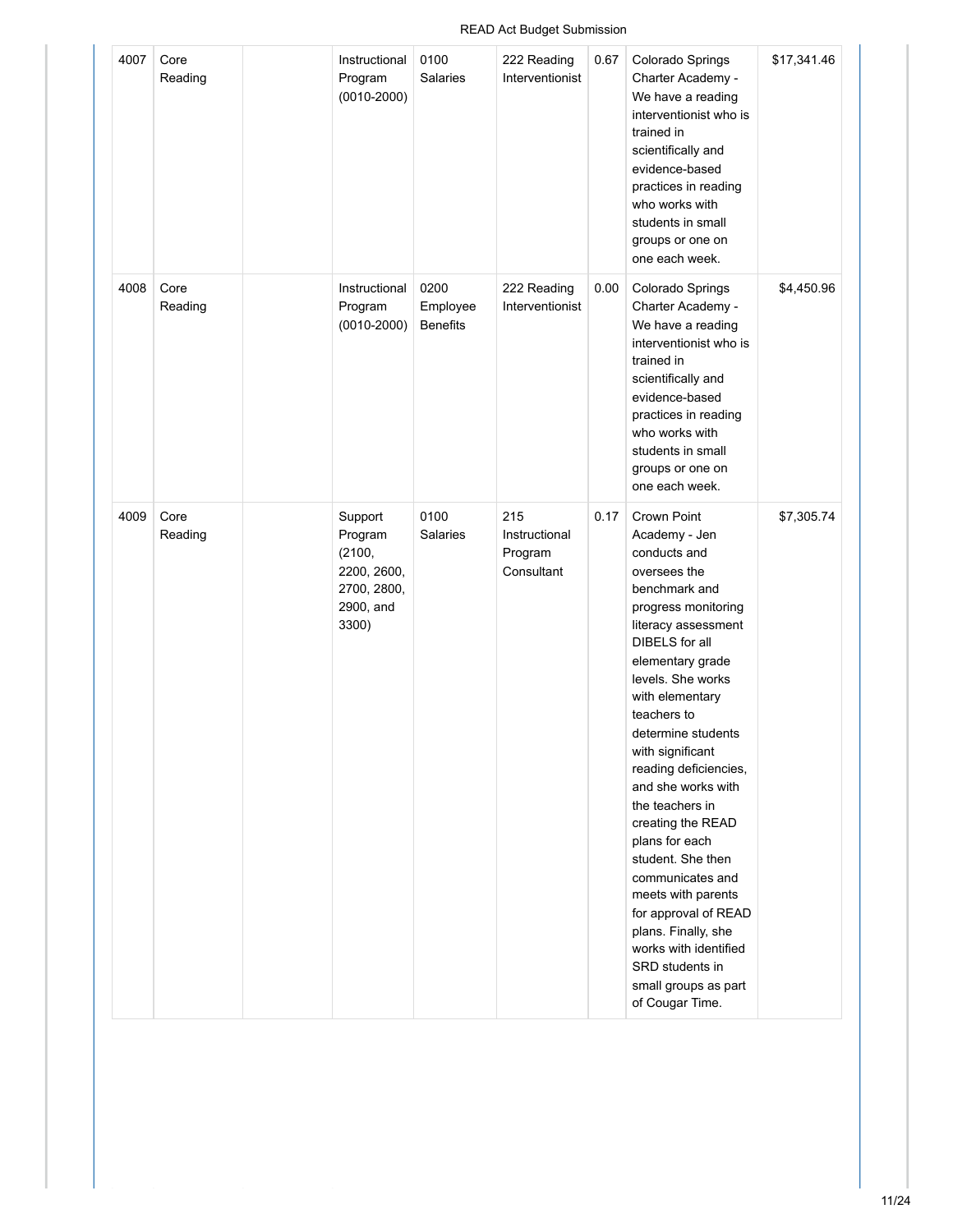| 4010 | Core<br>Reading   | Instructional<br>Program<br>$(0010 - 2000)$                                      | 0600<br>Supplies        |                                |      | Crown Point<br>Academy - CKLA<br>has two strands of<br>materials in the<br>program that work in<br>tandem-- the skills<br>strand and the<br>knowledge strand.<br>The skills strand is<br>designed to focus on<br>decoding skills and<br>phonemic<br>awareness, which<br>the knowledge<br>strand builds<br>students'<br>background<br>knowledge. For<br>students with a SRD,<br>teachers can work<br>with modified<br>curriculum within the<br>skills strand to help<br>build those critical<br>literacy skills.<br>Additionally, the<br>CKLA curriculum is<br>an Amplify product,<br>which is also<br>connected to the<br>DIBELS assessment. | \$10,000.00 |
|------|-------------------|----------------------------------------------------------------------------------|-------------------------|--------------------------------|------|----------------------------------------------------------------------------------------------------------------------------------------------------------------------------------------------------------------------------------------------------------------------------------------------------------------------------------------------------------------------------------------------------------------------------------------------------------------------------------------------------------------------------------------------------------------------------------------------------------------------------------------------|-------------|
| 4011 | Core<br>Reading   | Instructional<br>Program<br>$(0010 - 2000)$                                      | 0100<br><b>Salaries</b> | 222 Reading<br>Interventionist | 2.00 | Global Village<br>Academy Northglenn<br>- Continued support<br>of students on READ<br>plans by trained<br>interventionists using<br>scientifically and<br>evidence-based<br>strategies.                                                                                                                                                                                                                                                                                                                                                                                                                                                      | \$44,660.57 |
| 4012 | Other<br>Services | Support<br>Program<br>(2100,<br>2200, 2600,<br>2700, 2800,<br>2900, and<br>3300) | 0100<br>Salaries        | 222 Reading<br>Interventionist | 0.20 | Golden View<br>Classical - Reading<br>Intervnetionist<br>spends .2 of their<br>day delivering<br>intervention to<br>students with a<br>significant reading<br>deficiency                                                                                                                                                                                                                                                                                                                                                                                                                                                                     | \$7,691.44  |
| 4013 | Other<br>Services | Instructional<br>Program<br>$(0010 - 2000)$                                      | 0100<br>Salaries        | 222 Reading<br>Interventionist | 2.00 | <b>High Point Academy</b><br>- One Reading<br>Interventionist that<br>provides targeted<br>Intervention services.                                                                                                                                                                                                                                                                                                                                                                                                                                                                                                                            | \$44,224.80 |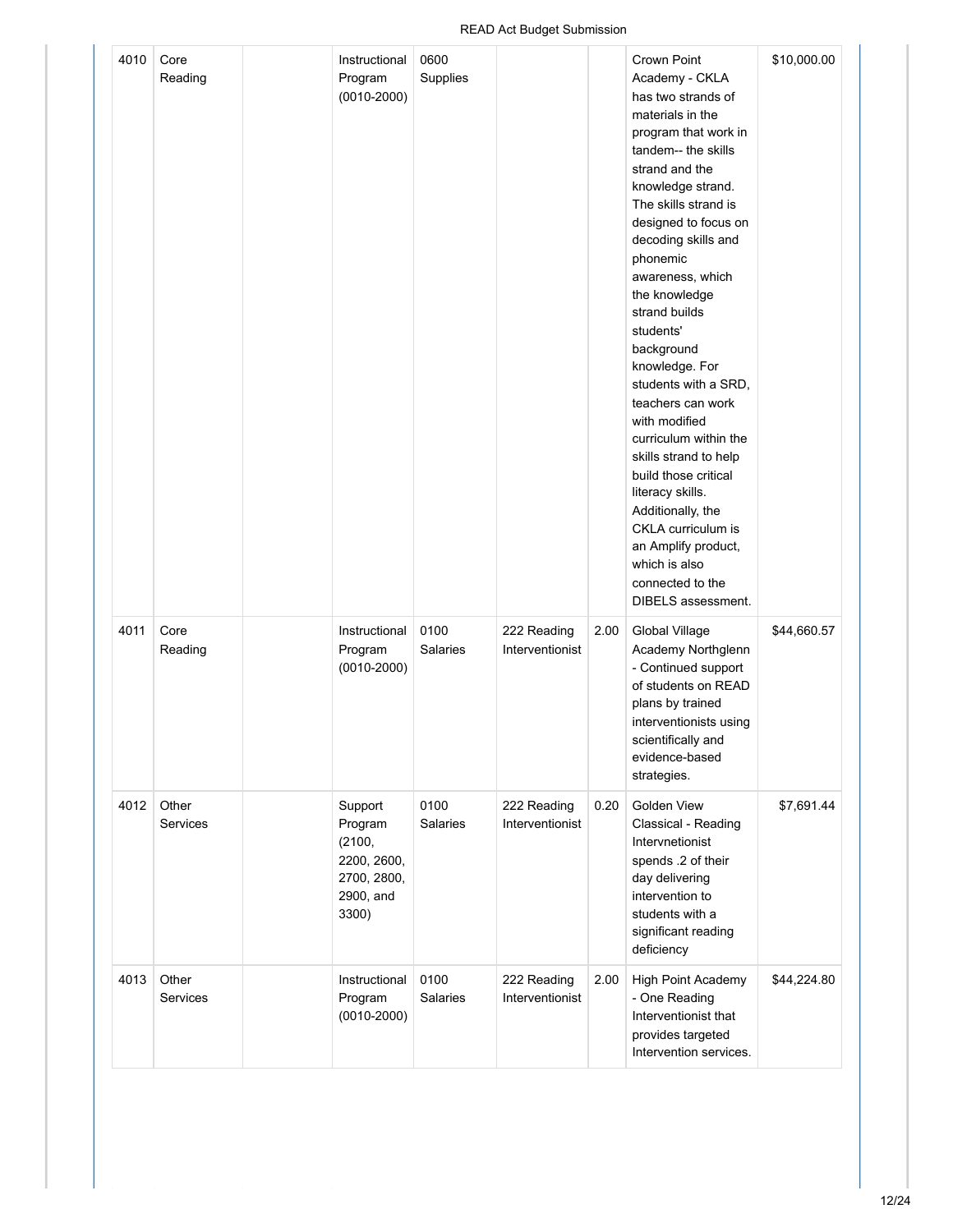| 4015 | Technology           | Instructional<br>Program<br>$(0010 - 2000)$ | 0650<br>Electronic<br>Media<br>Materials |                                |      | James Irwin<br>Academy - Purchase<br>McGraw Hill -<br><b>Wonder Works</b><br>intervention software<br>to provide<br>intervention through<br>assessment,<br>adpative reading<br>lessons, progress<br>monitoring and<br>parent reports for<br>students with<br>significant reading<br>deficieces. This<br>program will be<br>provided afer school<br>during the school<br>year and the<br>software will be<br>made availble to<br>students over the<br>summer to miantain<br>academic gains in<br>reading. | \$6,007.74  |
|------|----------------------|---------------------------------------------|------------------------------------------|--------------------------------|------|----------------------------------------------------------------------------------------------------------------------------------------------------------------------------------------------------------------------------------------------------------------------------------------------------------------------------------------------------------------------------------------------------------------------------------------------------------------------------------------------------------|-------------|
| 4016 | Tutoring<br>Services | Instructional<br>Program<br>$(0010 - 2000)$ | 0100<br>Salaries                         | 222 Reading<br>Interventionist | 1.00 | James Irwin<br>Academy - portion of<br>salary for 1.0 FTE<br>After-school tutoring<br>by teachers for<br>students with<br>significant reading<br>deficiencies. The<br>tutors will assist<br>students with<br>McGraw Hill -<br><b>Wonder Works</b><br>adaptive learning<br>software, monitor<br>student progress in<br>reading software<br>program, collect<br>data, and collaborate<br>with classroom<br>teachers on student<br>progress and<br>classroom needs.                                         | \$2,500.00  |
| 4017 | Core<br>Reading      | Instructional<br>Program<br>$(0010 - 2000)$ | 0100<br>Salaries                         | 222 Reading<br>Interventionist | 0.50 | Montessori Del<br>Mundo -<br>Interventionist<br>spending .5 of their<br>day delivering and<br>analyzing the results<br>of CDE approved<br>literacy interventions<br>(i.e. 95% group,<br>Heggerty) to<br>students with a<br>significant reading<br>deficiency                                                                                                                                                                                                                                             | \$15,049.19 |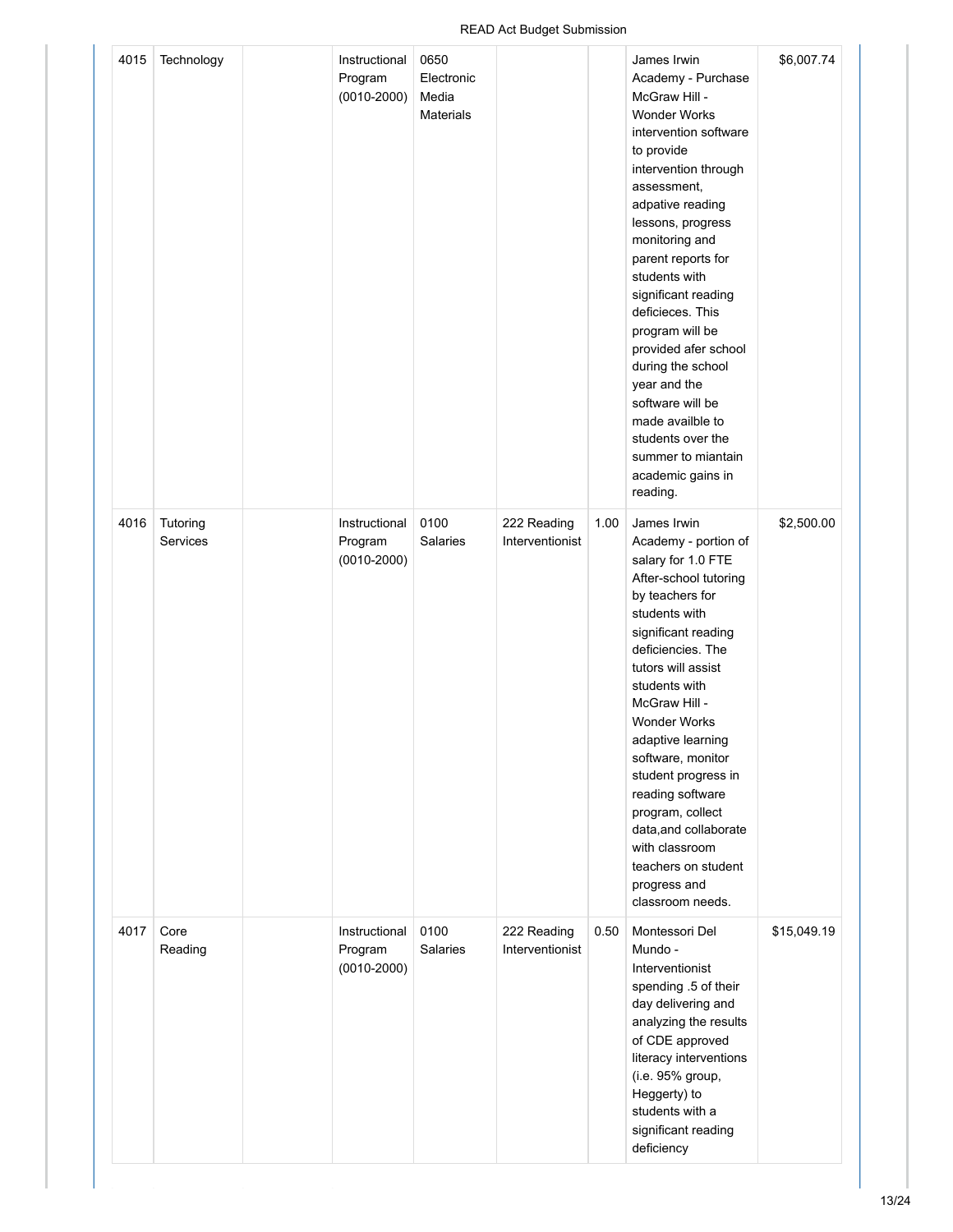| 4018 | Core<br>Reading   | Instructional<br>Program<br>$(0010 - 2000)$ | 0200<br>Employee<br><b>Benefits</b> | 222 Reading<br>Interventionist | 0.00 | Montessori Del<br>Mundo -<br>Interventionist<br>spending .5 of their<br>day delivering and<br>analyzing the results<br>of CDE approved<br>literacy interventions<br>(i.e. 95% group,<br>Heggerty) to<br>students with a<br>significant reading<br>deficiency                                                                                                                                                                                                                     | \$3,870.00  |
|------|-------------------|---------------------------------------------|-------------------------------------|--------------------------------|------|----------------------------------------------------------------------------------------------------------------------------------------------------------------------------------------------------------------------------------------------------------------------------------------------------------------------------------------------------------------------------------------------------------------------------------------------------------------------------------|-------------|
| 4019 | Other<br>Services | Instructional<br>Program<br>$(0010 - 2000)$ | 0100<br>Salaries                    | 222 Reading<br>Interventionist | 0.19 | Montessori Del<br>Mundo - 8<br>Paraprofessionals in<br>classrooms grades<br>K-3 doing tier 2<br>interventions<br>twice/day (30 min in<br>AM and 60 min in<br>PM, as evidenced in<br>the schools master<br>schedule) in the<br>classroom in small<br>groups of students<br>idenified with<br>significant reading<br>deeficiencies using<br>materials from<br>sources Heggerty.<br>Paras make an<br>average of \$15/hr,<br>assuming 172<br>student contact days<br>@ 1.5 hours/day | \$31,411.68 |
| 4020 | Other<br>Services | Instructional<br>Program<br>$(0010 - 2000)$ | 0200<br>Employee<br><b>Benefits</b> | 222 Reading<br>Interventionist | 0.00 | Montessori Del<br>Mundo - 8<br>Paraprofessionals in<br>classrooms grades<br>K-3 doing tier 2<br>interventions<br>twice/day (30 min in<br>AM and 60 min in<br>PM, as evidenced in<br>the schools master<br>schedule) in the<br>classroom in small<br>groups of students<br>idenified with<br>significant reading<br>deeficiencies using<br>materials from<br>sources Heggerty.<br>Paras make an<br>average of \$15/hr,<br>assuming 172<br>student contact days<br>@ 1.5 hours/day | \$6,713.70  |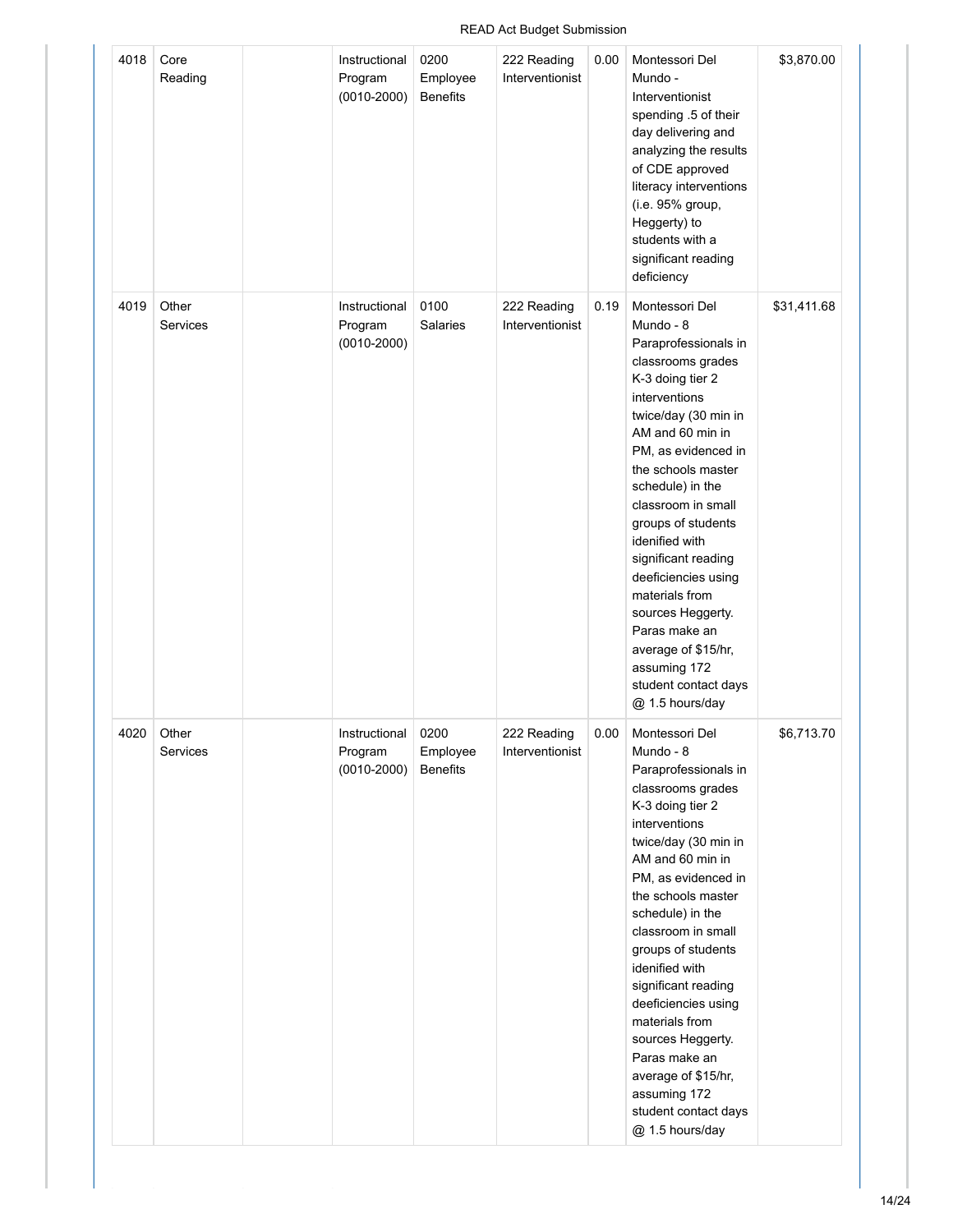#### 4021 Other Services Instructional Program (0010-2000) 0100 Salaries 222 Reading Interventionist 0.50 Mountain Song Community School - Literacy Interventionist takes groups of 2-3 student aside at a time, based on scores from DIBELS, and provides Tier 2 interventions to students who are idenified with a significant reading deficency. The time of each pull out is recorded formally in school operational documents. \$28,558.85 4022 Other Services Instructional Program (0010-2000) 0200 Employee Benefits 222 Reading Interventionist 0.00 Mountain Song Community School - **Literacy** Interventionist takes groups of 2-3 student aside at a time, based on scores from DIBELS, and provides Tier 2 interventions to students who are idenified with a significant reading deficency. The time of each pull out is recorded formally in school operational documents. \$5,600.00 4023 Core Reading Instructional Program (0010-2000) 0600 Supplies Mountain Song Community School purchase Amplify mCLASS Amplify Reading Edition \$2,685.00 4024 Other Services Instructional Program (0010-2000) 0100 Salaries 222 Reading Interventionist 0.50 Mountain Song Community School - Paraprofessional takes groups of 2-3 student aside at a time, based on scores from DIBELS, and provides Tier 2 interventions to students who are idenified with a significant reading deficency. The time of each pull out is recorded formally in school operational documents. \$9,000.00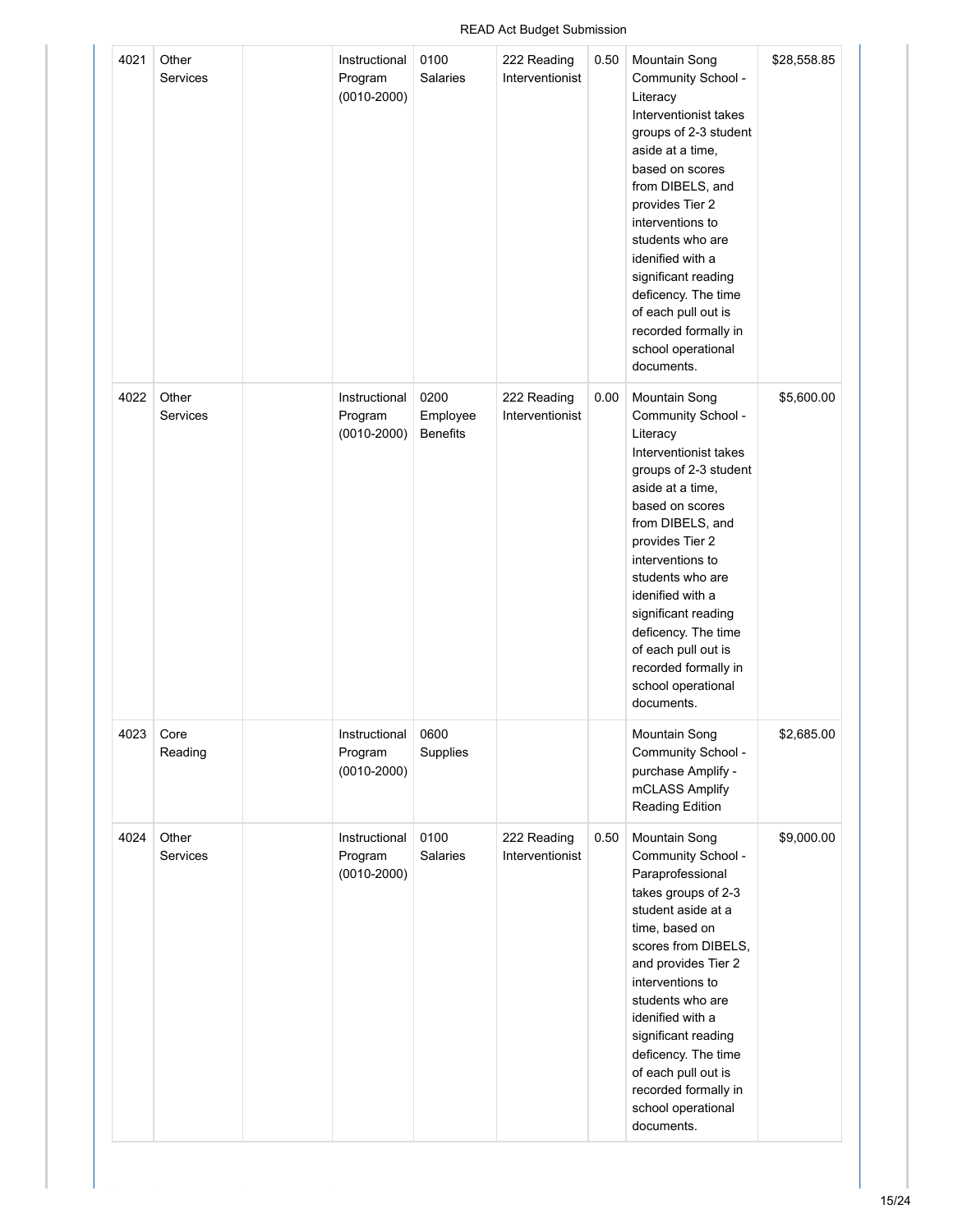| 4025 | Other<br><b>Services</b> | Instructional<br>Program<br>$(0010 - 2000)$                                      | 0200<br>Employee<br><b>Benefits</b> | 222 Reading<br>Interventionist | 0.00 | <b>Mountain Song</b><br>Community School -<br>Paraprofessional<br>takes groups of 2-3<br>student aside at a<br>time, based on<br>scores from DIBELS,<br>and provides Tier 2<br>interventions to<br>students who are<br>idenified with a<br>significant reading<br>deficency. The time<br>of each pull out is<br>recorded formally in<br>school operational<br>documents. | \$4,790.48 |
|------|--------------------------|----------------------------------------------------------------------------------|-------------------------------------|--------------------------------|------|--------------------------------------------------------------------------------------------------------------------------------------------------------------------------------------------------------------------------------------------------------------------------------------------------------------------------------------------------------------------------|------------|
| 4027 | Other<br><b>Services</b> | Instructional<br>Program<br>$(0010 - 2000)$                                      | 0100<br><b>Salaries</b>             | 222 Reading<br>Interventionist | 0.20 | Monument View -<br>reading intervention<br>teacher will deliver<br>interventions to small<br>groups of students<br>identified with a<br>significant reading<br>deficiency during a<br>regularly scheduled<br>reading intervention<br>block                                                                                                                               | \$7,008.84 |
| 4029 | Other<br><b>Services</b> | Support<br>Program<br>(2100,<br>2200, 2600,<br>2700, 2800,<br>2900, and<br>3300) | 0200<br>Employee<br><b>Benefits</b> | 222 Reading<br>Interventionist | 0.00 | Monument View -<br>reading intervention<br>teacher will deliver<br>interventions to small<br>groups of students<br>identified with a<br>significant reading<br>deficiency during a<br>regularly scheduled<br>reading intervention<br>block                                                                                                                               | \$696.41   |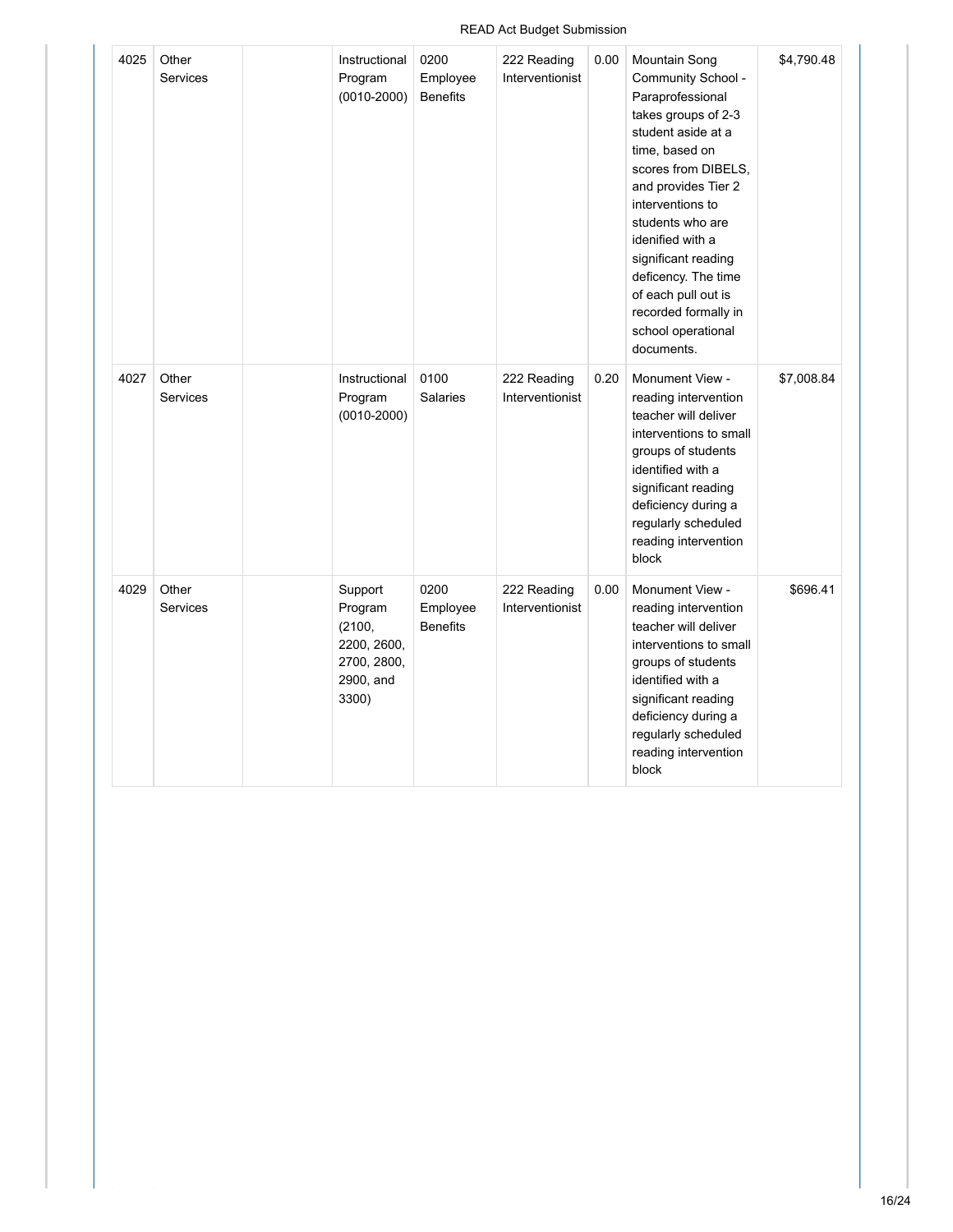| 4030 | Core<br>Reading   | Instructional<br>Program<br>$(0010 - 2000)$ | 0100<br><b>Salaries</b> | 222 Reading<br>Interventionist | 0.27 | Mountain Village<br>Montessori - Pay for<br>a portion of the<br>literacy<br>interventionist salary.<br>Interventionist<br>spends her full FTE<br>working with small<br>groups of students<br>who are below<br>proficent according<br>to DIBELS scores.<br>She provides<br>interventoins to<br>students using Orton<br>Gillingham materials.<br><b>READ Act funds</b><br>support the time she<br>provides<br>interventions to<br>studetns identified<br>with a significant<br>reading deficiency.<br>The Small Group<br>sessions are<br>identified on the<br>master schedule | \$9,614.30  |
|------|-------------------|---------------------------------------------|-------------------------|--------------------------------|------|-----------------------------------------------------------------------------------------------------------------------------------------------------------------------------------------------------------------------------------------------------------------------------------------------------------------------------------------------------------------------------------------------------------------------------------------------------------------------------------------------------------------------------------------------------------------------------|-------------|
| 4033 | Other<br>Services | Instructional<br>Program<br>$(0010 - 2000)$ | 0100<br>Salaries        | 222 Reading<br>Interventionist | 0.50 | <b>Ricardo Flores</b><br>Magon - 4 staff<br>spending .125 of<br>their time delivering<br>a targeted,<br>evidenced based<br>literacy intervention<br>to students identified<br>with a significant<br>reading deficiency in<br>Small groups for 60<br>minutes/day, where<br>staff deliver leveled<br>phomenic<br>awareness, phonics,<br>reading<br>comprehension, and<br>fluency interventions<br>using Heggerty                                                                                                                                                              | \$24,247.77 |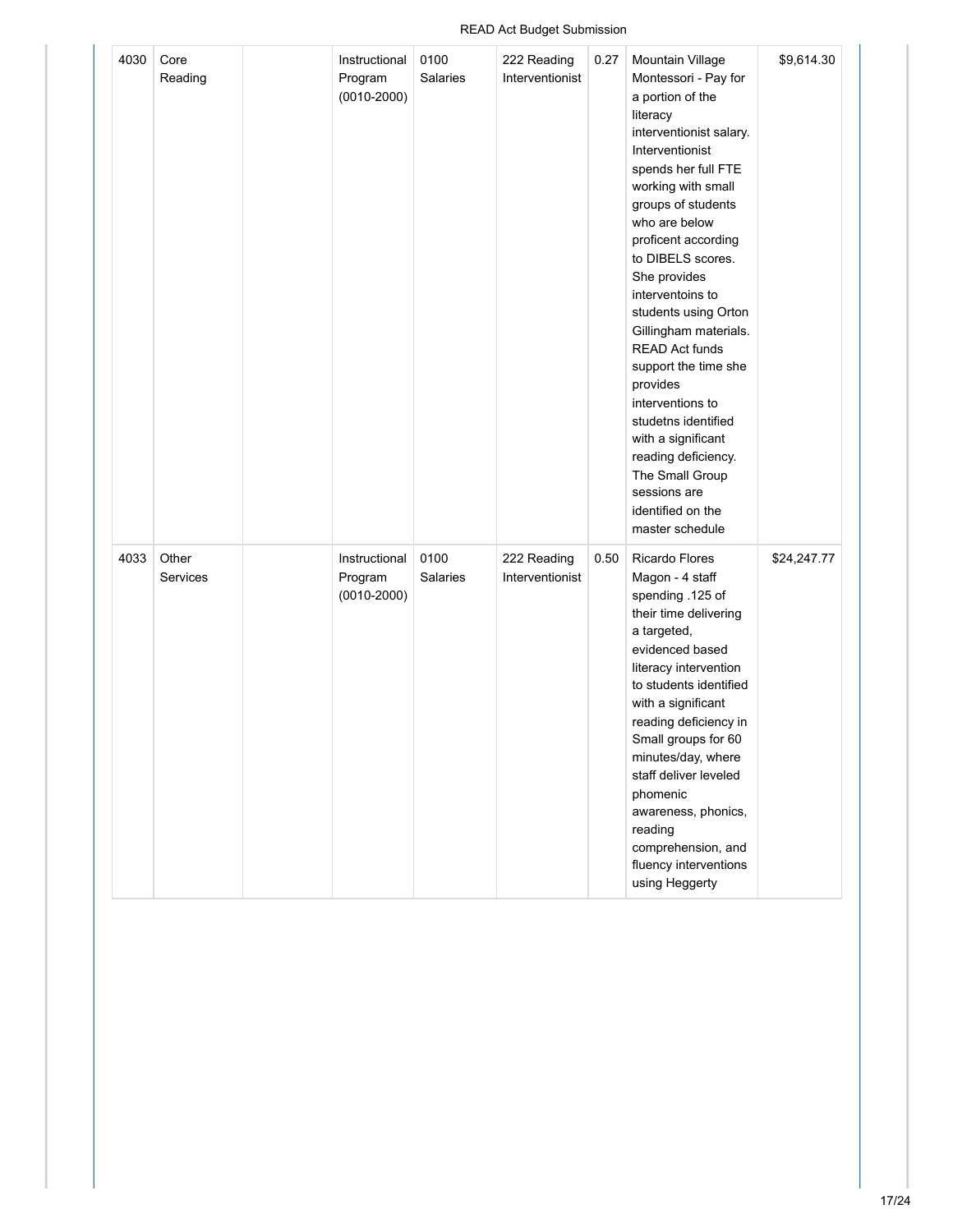| 4034 | Other<br>Services | Instructional<br>Program<br>$(0010 - 2000)$ | 0200<br>Employee<br><b>Benefits</b> | 222 Reading<br>Interventionist | 0.00 | <b>Ricardo Flores</b><br>Magon - 4 staff<br>spending .125 of<br>their time delivering<br>a targeted,<br>evidenced based<br>literacy intervention<br>to students identified<br>with a significant<br>reading deficiency in<br>Small groups for 60<br>minutes/day, where<br>staff deliver leveled<br>phomenic<br>awareness, phonics,<br>reading<br>comprehension, and<br>fluency interventions<br>using Heggerty | \$3,953.19  |
|------|-------------------|---------------------------------------------|-------------------------------------|--------------------------------|------|----------------------------------------------------------------------------------------------------------------------------------------------------------------------------------------------------------------------------------------------------------------------------------------------------------------------------------------------------------------------------------------------------------------|-------------|
| 4035 | Other<br>Services | Instructional<br>Program<br>$(0010 - 2000)$ | 0100<br>Salaries                    | 222 Reading<br>Interventionist | 0.45 | Ross Montessori<br>School - Provide<br>targets evidence<br>based intervention<br>services approved by<br>CDE                                                                                                                                                                                                                                                                                                   | \$23,073.33 |
| 4036 | Core<br>Reading   | Instructional<br>Program<br>$(0010 - 2000)$ | 0100<br>Salaries                    | 222 Reading<br>Interventionist | 0.14 | Salida Montessori -<br>Will provide<br>evidence-based<br>interventions to<br>identified students<br>and do progress<br>monitoring of<br>students using<br>Amplify Program<br>administering the<br>DIBEL's test.                                                                                                                                                                                                | \$5,127.63  |
| 4037 | Core<br>Reading   | Instructional<br>Program<br>$(0010 - 2000)$ | 0600<br>Supplies                    |                                |      | Stone Creek<br>Elementary -<br>Purchase targeted,<br>research based<br>intervention<br>materials: Center for<br>Collaborative<br>Classroom - SIPPS<br>and Wilson Reading<br>System to address<br>Phonological &<br>Phonemic<br>Awareness, Phonics<br>& Word Study,<br>Vocabulary, and Text<br>Reading Fluency                                                                                                  | \$8,127.84  |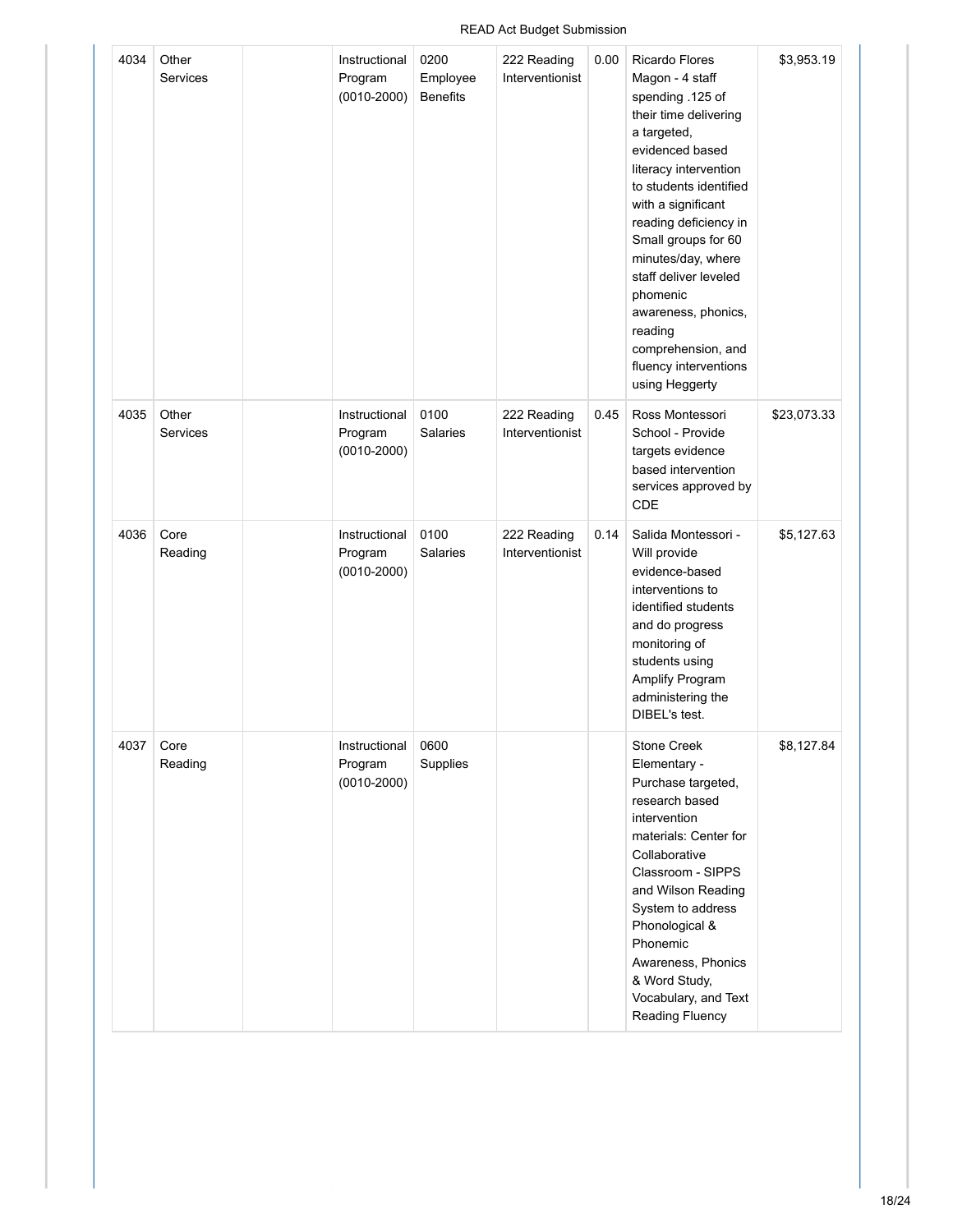| 4040 | Core<br>Reading   | Support<br>Program<br>(2100,<br>2200, 2600,<br>2700, 2800,<br>2900, and<br>3300) | 0100<br>Salaries        | 222 Reading<br>Interventionist                | 0.25 | The Academy of<br>Charter Schools -<br>Annual READ Act<br>testing process<br>across K-6 students,<br>using PALS<br>assessment; In<br>response to test<br>results, writing READ<br>plans per CDE<br>guidelines;<br>Communicating with<br>families of students<br>with a READ plan;<br>Provide opportunitiy<br>for families to review<br>plans in person;<br>Delivering relevant<br>interventions to<br>students on READ<br>plans; progress<br>monitoring of READ<br>plan inteventions;<br>support MTSS<br>services in literacy<br>as and when<br>needed; make<br>recommendations for<br>future interventions<br>and training. | \$12,818.07 |
|------|-------------------|----------------------------------------------------------------------------------|-------------------------|-----------------------------------------------|------|------------------------------------------------------------------------------------------------------------------------------------------------------------------------------------------------------------------------------------------------------------------------------------------------------------------------------------------------------------------------------------------------------------------------------------------------------------------------------------------------------------------------------------------------------------------------------------------------------------------------------|-------------|
| 4041 | Core<br>Reading   | Instructional<br>Program<br>$(0010 - 2000)$                                      | 0100<br>Salaries        | 222 Reading<br>Interventionist                | 1.00 | Thomas MacLaren -<br>Reading<br>interventionist to<br>provide targeted,<br>scientifically based<br>or evidence based<br>intervention services<br>to students with<br>significant reading<br>deficiencies.                                                                                                                                                                                                                                                                                                                                                                                                                    | \$26,920.04 |
| 4042 | PD<br>Programming | Support<br>Program<br>(2100,<br>2200, 2600,<br>2700, 2800,<br>2900, and<br>3300) | 0100<br><b>Salaries</b> | 215<br>Instructional<br>Program<br>Consultant | 0.50 | <b>Two Rivers</b><br>Community School -<br>Reading coach/<br>interventionst to<br>support teachers<br>with ongoing,<br>science-based<br>reading instruction<br>professional<br>development.                                                                                                                                                                                                                                                                                                                                                                                                                                  | \$9,614.30  |
| 4504 | Other<br>Services | Support<br>Program<br>(2100,<br>2200, 2600,<br>2700, 2800,<br>2900, and<br>3300) | 0100<br>Salaries        | 222 Reading<br>Interventionist                | 0.08 | AXIS - Salaries for<br>staff members who<br>provide reading<br>intervention to<br>students identified as<br>SRD and are in<br>grades K-3.                                                                                                                                                                                                                                                                                                                                                                                                                                                                                    | \$2,508.29  |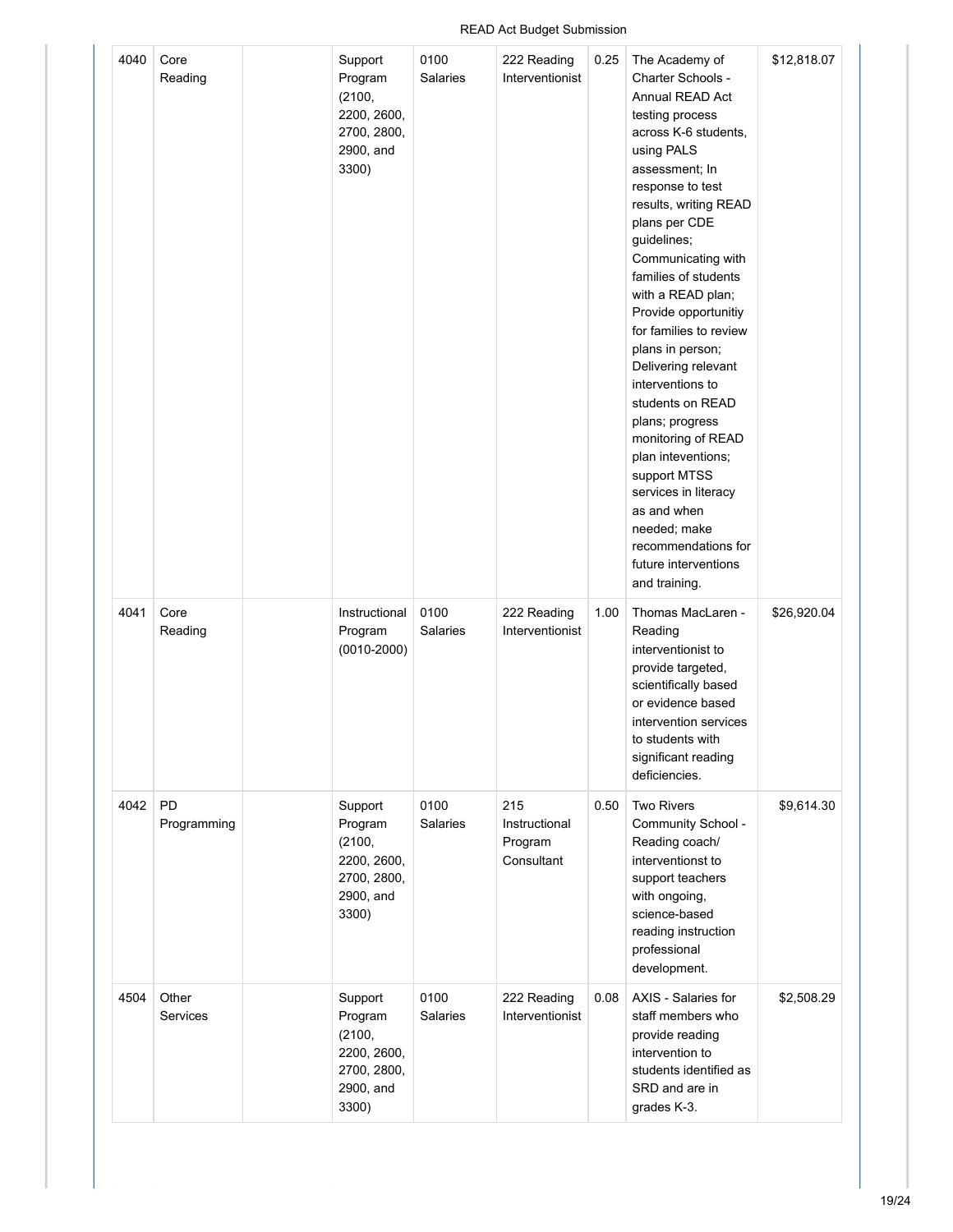| 4505 | Other<br>Services | Support<br>Program<br>(2100,<br>2200, 2600,<br>2700, 2800,<br>2900, and<br>3300) | 0200<br>Employee<br><b>Benefits</b> | 222 Reading<br>Interventionist | 0.00 | AXIS - Salaries for<br>staff members who<br>provide reading<br>intervention to<br>students identified as<br>SRD and are in<br>grades K-3.                                                                                                                                                                                                                                                                                                                                                                                                                                                                                                                        | \$137.50   |
|------|-------------------|----------------------------------------------------------------------------------|-------------------------------------|--------------------------------|------|------------------------------------------------------------------------------------------------------------------------------------------------------------------------------------------------------------------------------------------------------------------------------------------------------------------------------------------------------------------------------------------------------------------------------------------------------------------------------------------------------------------------------------------------------------------------------------------------------------------------------------------------------------------|------------|
| 4506 | Core<br>Reading   | Instructional<br>Program<br>$(0010 - 2000)$                                      | 0640 Book<br>and<br>Periodicals     |                                |      | AXIS - Purchase of<br>95 Percent Group<br>materials, including<br>screeners for<br>intervention                                                                                                                                                                                                                                                                                                                                                                                                                                                                                                                                                                  | \$6,968.50 |
| 4507 | Core<br>Reading   | Instructional<br>Program<br>$(0010 - 2000)$                                      | 0200<br>Employee<br><b>Benefits</b> | 222 Reading<br>Interventionist | 0.00 | Colorado<br>International<br>Language Academy<br>- Full-time reading<br>interventionist for<br>grades 1-3. This<br>person organizes the<br><b>DIBELS</b> assessment<br>of all first through<br>third grade students<br>and analyzes the<br>results. The person<br>in this position<br>organizes the<br>development of<br>appropriate groups<br>to address specific<br>reading deficiencies<br>using evdience<br>based instructional<br>practices to support<br>reading growth. This<br>person also<br>coordinates regular<br>progress monitoring<br>of all students<br>involved in reading<br>intervention and<br>supports teachers to<br>develop READ<br>plans. | \$3,280.23 |
| 4508 | Core<br>Reading   | Instructional<br>Program<br>$(0010 - 2000)$                                      | 0600<br>Supplies                    |                                |      | Community<br>Leadership Academy<br>- STAR Early<br>Literacy assessment<br>subscription                                                                                                                                                                                                                                                                                                                                                                                                                                                                                                                                                                           | \$1,700.00 |
| 4509 | Core<br>Reading   | Instructional<br>Program<br>$(0010 - 2000)$                                      | 0200<br>Employee<br><b>Benefits</b> | 222 Reading<br>Interventionist | 0.00 | Global Village<br>Academy Northglenn<br>- Continued support<br>of students on READ<br>plans by trained<br>interventionists using<br>scientifically and<br>evidence-based<br>strategies.                                                                                                                                                                                                                                                                                                                                                                                                                                                                          | \$8,538.58 |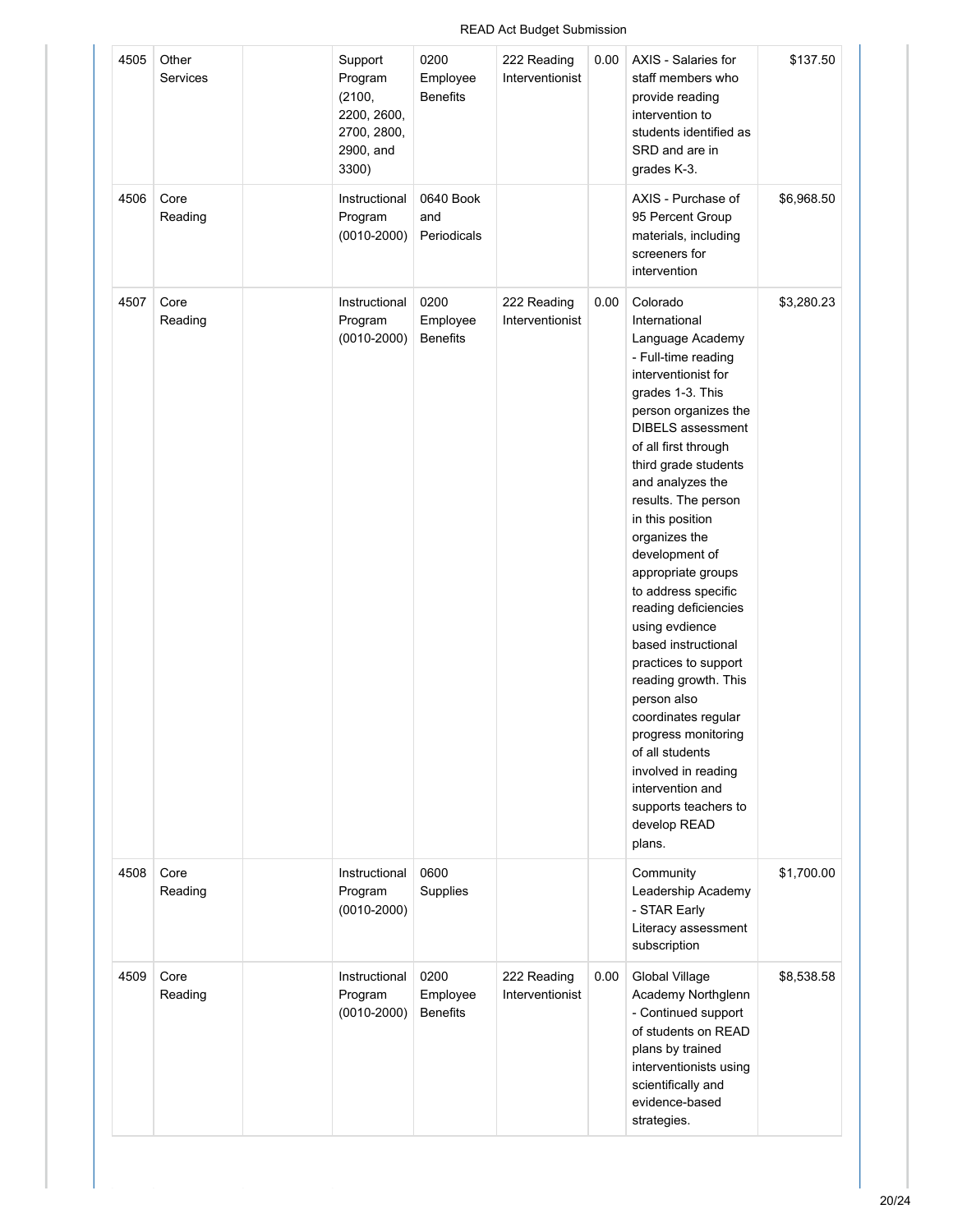#### 4510 Tutoring Services Instructional Program (0010-2000) 0200 Employee Benefits 222 Reading Interventionist 0.00 James Irwin Academy - Afterschool tutoring by teachers for sutdents with significant reading deficienies. The tutors will assist students with McGraw Hill - Wonder Works adpative learning software, monitor student progress in reading software program, collect data,and collaborate with classroom teachers on student progress and classroom needs. \$465.61 4511 Core Reading Instructional Program (0010-2000) 0300 Purchased Professional & Technical Services Monument View - Purchase Orton Gillingham, virtual training from IMSE For two teachers to particpate from 5/24  $-5/28$ , 2021  $@$ \$1275/teaher intervention program \$2,550.00 4512 Tutoring Services Instructional Program (0010-2000) 0100 Salaries 222 Reading Interventionist 1.00 Pinnacle Charter School - Provide targeted, scientifically or evidence-based intervention services to Kindergarten students by funding Kindergarten Interventionist. \$53,380.41 4513 Tutoring Services Instructional Program (0010-2000) 0200 Employee Benefits 222 Reading Interventionist 0.00 Pinnacle Charter School - Provide targeted, scientifically or evidence-based intervention services to Kindergarten students by funding Kindergarten Interventionist. \$1,741.59 4514 Core Reading Instructional Program (0010-2000) 0735 Noncapital Equipment Stone Creek Elementary - iPads for instructional purposes, student use and progress monitoring by trained staff \$7,896.00 Allocation: \$585,826.22 Budgeted Amount: \$585,826.22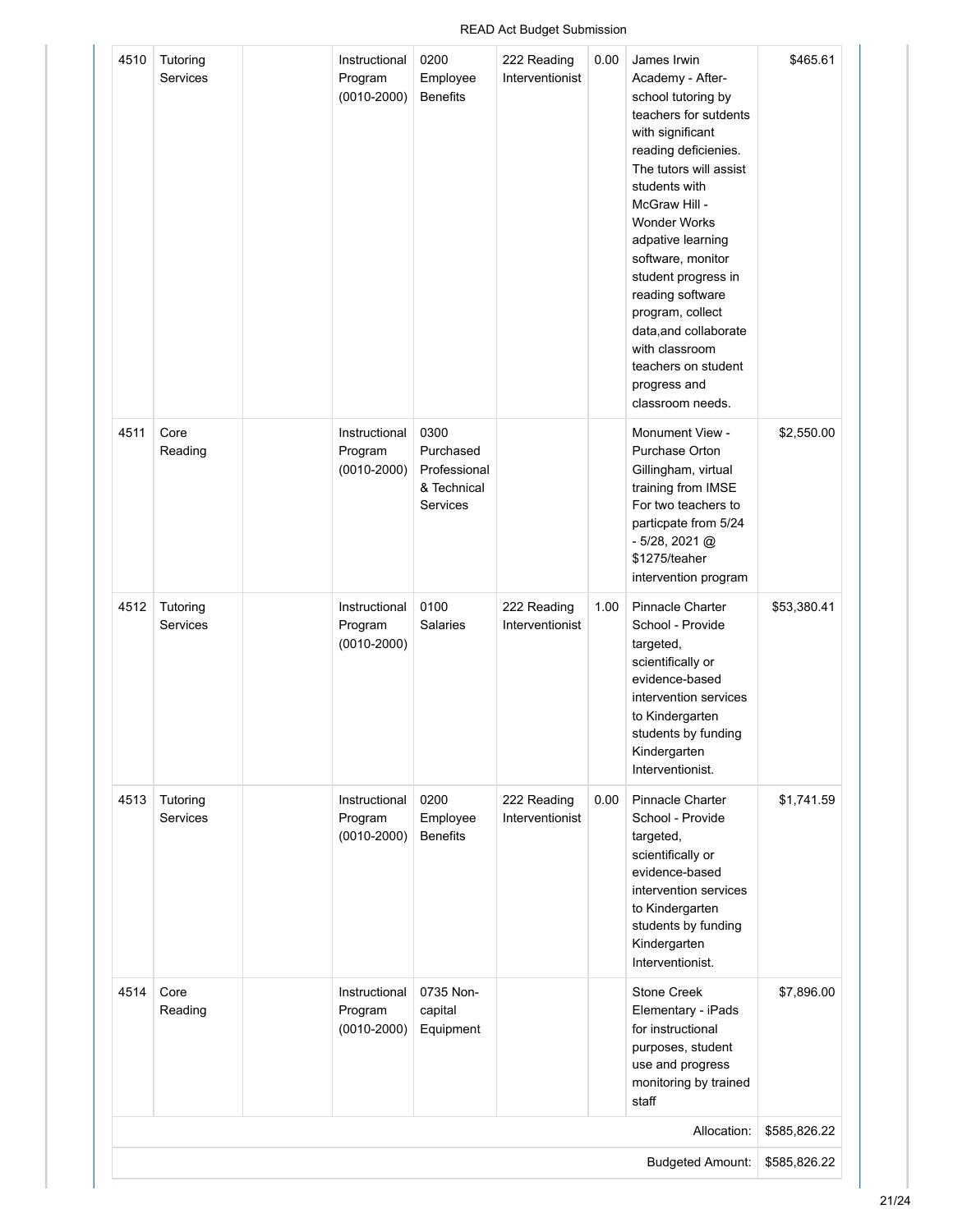# Budget Summary

### Budget Program Totals

### **Instructional Program (0010-2000)**

| <b>Object Codes</b>                              | <b>Total</b> |
|--------------------------------------------------|--------------|
| 0100 Salaries                                    | \$436,729.47 |
| 0200 Employee Benefits                           | \$55,787.96  |
| 0300 Purchased Professional & Technical Services | \$2,550.00   |
| 0600 Supplies                                    | \$22,512.84  |
| 0640 Book and Periodicals                        | \$6,968.50   |
| 0650 Electronic Media Materials                  | \$6,007.74   |
| 0735 Non-capital Equipment                       | \$7,896.00   |
| <b>Budget Program Total:</b>                     | \$538,452.51 |

### **Support Program (2100, 2200, 2600, 2700, 2800, 2900, and 3300)**

| <b>Object Codes</b>          | <b>Total</b> |
|------------------------------|--------------|
| 0100 Salaries                | \$44,862.16  |
| 0200 Employee Benefits       | \$2,511.55   |
| <b>Budget Program Total:</b> | \$47,373.71  |

| <b>Allowable Activity Totals</b> |              |
|----------------------------------|--------------|
| <b>Activity</b>                  | <b>Total</b> |
| Core Reading                     | \$285,998.33 |
| <b>Other Services</b>            | \$199,616.28 |
| PD Programming                   | \$16,216.26  |
| Technology                       | \$6,007.74   |
| <b>Tutoring Services</b>         | \$77,987.61  |